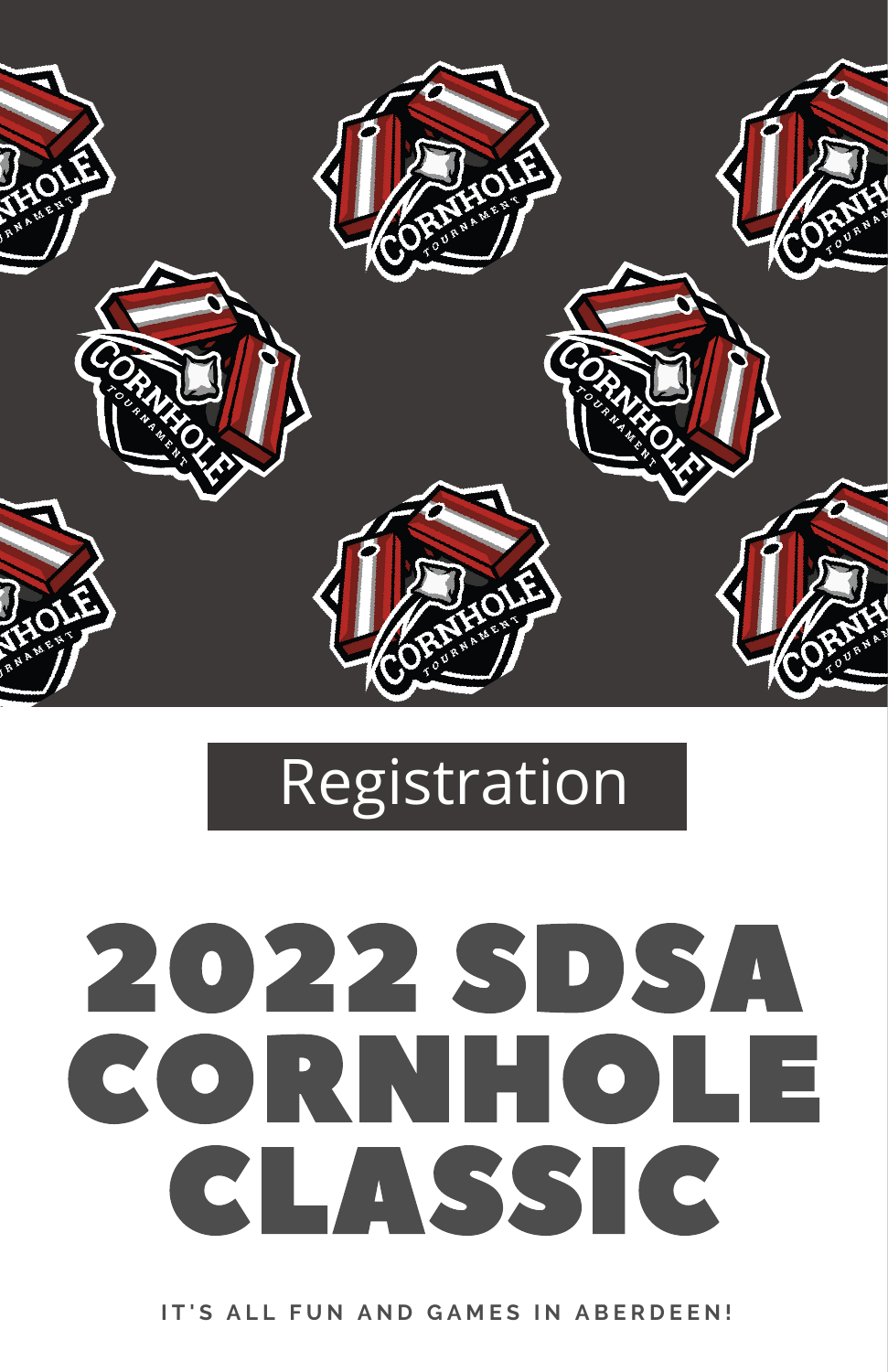### **F I R S T 16 T E A M S !** OFFICIAL REGISTRATION

#### **COST TO ENTER \$20 PER TEAM Teams consist of two person teams**

#### SINGLE ELIMINATION TOURNAMENT

**Early registration is encouraged for bracket placement into the tournament**

#### UNIQUE TEAM NAMES AND COSTUMES ARE ENCOURAGED BUT NOT REQUIRED TO PARTICIPATE

All proceeds from the SDSA Cornhole Classic will go to the Snowmobilers 4 Snowmobilers fund dedicated to helping snowmobilers who have suffered a hardship.

A sold-out tournament of 16, two-person teams will provide much needed support for snowmobile families in need.

The tournament will be held Saturday, November 12, in the Ramkota Conference Center, with the winning team hoisting their championship trophy that evening.

So, grab a friend, a spouse, or your favorite club member and sign up to be part of the fun.

> **SDSA Cornhole Classic Aberdeen, South Dakota**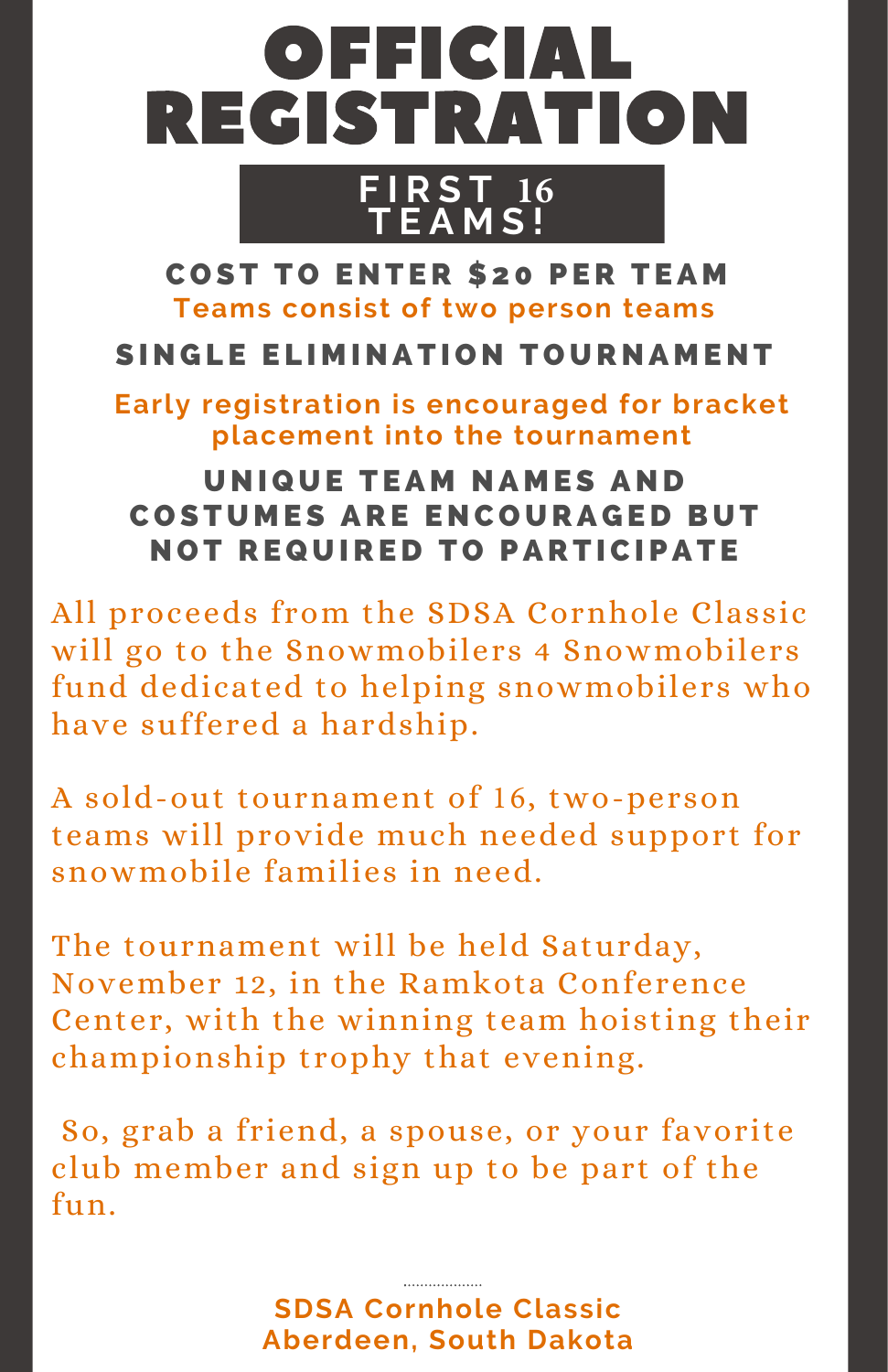

Sign up below to SECURE your place in the tournament and get updates on the Cornhole Classic as details are released. Registration is open to the first 16 teams!

#### **(Please print clearly) You can register more than one team per club. Members can only throw once per team.**

| s can only throw once per ceann                   |
|---------------------------------------------------|
|                                                   |
|                                                   |
|                                                   |
|                                                   |
|                                                   |
|                                                   |
|                                                   |
|                                                   |
|                                                   |
|                                                   |
|                                                   |
|                                                   |
|                                                   |
| Participant Email: ______________________________ |
| Registration can be paid at the tournament.       |
| Email Registration to                             |
| aberdeensddriftbusters@gmail.com                  |
| Prior to 2022 SDSA Convention in Aberdeen.        |